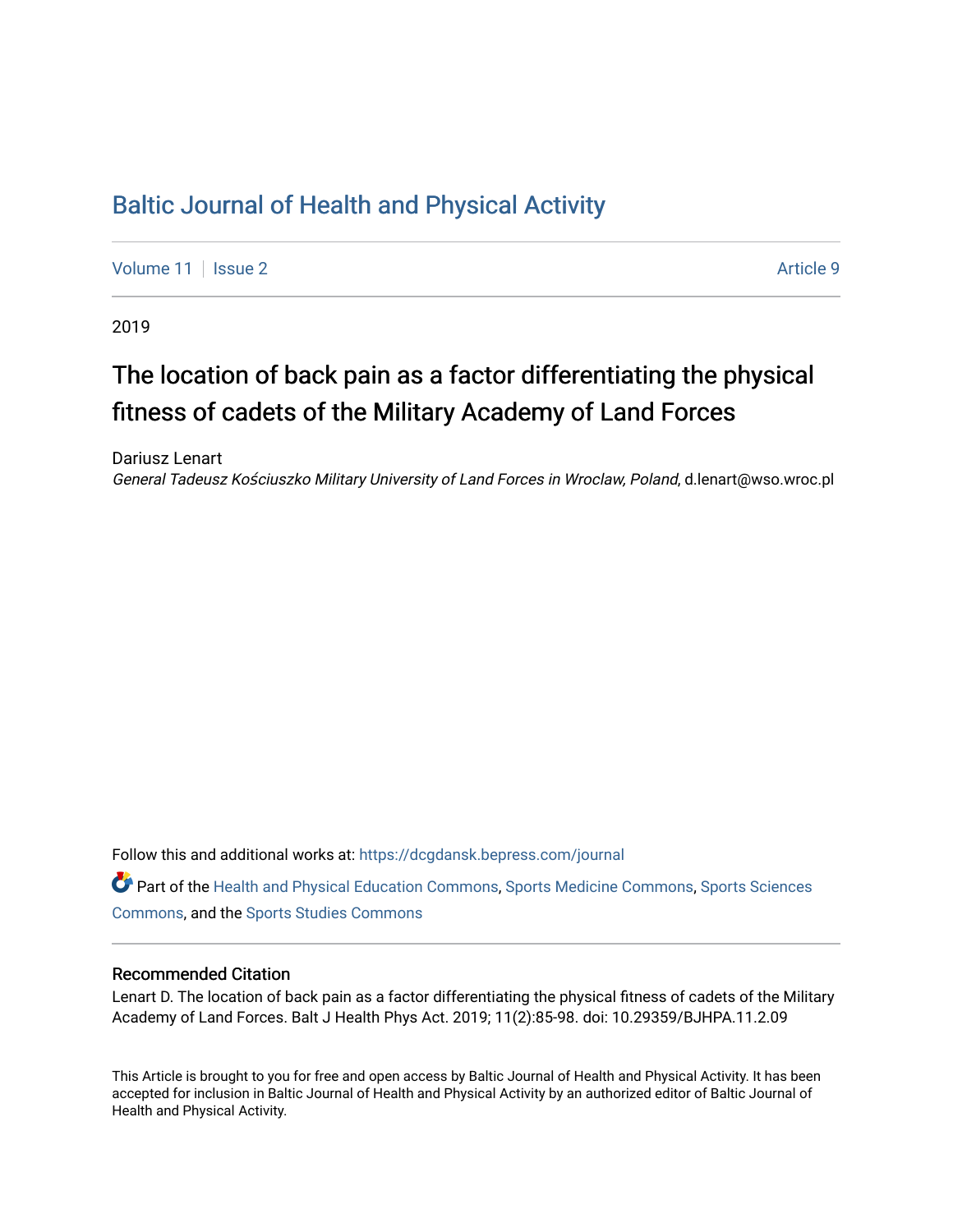# **The location of back pain as a factor differentiating the physical fitness of cadets of the Military Academy of Land Forces**

#### **Dariusz Lenart**

General Tadeusz Kościuszko Military University of Land Forces in Wroclaw, Poland

| <b>F</b> Literature Search<br><b>G</b> Funds Collection |                                                                                                                                                                                                                                                                                                                                                                                                                                                                                                                                                                          |
|---------------------------------------------------------|--------------------------------------------------------------------------------------------------------------------------------------------------------------------------------------------------------------------------------------------------------------------------------------------------------------------------------------------------------------------------------------------------------------------------------------------------------------------------------------------------------------------------------------------------------------------------|
| abstract                                                |                                                                                                                                                                                                                                                                                                                                                                                                                                                                                                                                                                          |
| <b>Background:</b>                                      | The training of candidates for officers-commanders is an important part of the training activities of the<br>Polish Armed Forces. Currently, the basic path of obtaining this group of officers for the Polish Armed<br>Forces is the education of graduates of secondary schools. The aim of the study is to evaluate the<br>differentiation of the physical fitness level of cadets of the Military University of Land Forces depending<br>on the back pain location.                                                                                                  |
| <b>Material and methods:</b>                            | The research material was collected as a result of tests conducted among cadets of the Military<br>University of Land Forces in Wroclaw in the years 2015-2018. Their cardiorespiratory endurance,<br>functional strength, running speed and agility as well as body balance were determined. In addition,<br>spirometric measurements and a survey were conducted.                                                                                                                                                                                                      |
| <b>Results:</b>                                         | The results obtained in the three-year study period indicate statistically significant differences in<br>the level of only a small number of functional features of the selected groups of men depending on<br>the location of back pain. Significant differences between the separate groups of cadets occurred in<br>the cardiorespiratory endurance level, the forced expiratory volume in 1 second and the forced vital<br>capacity in test I, the level of running speed and agility in test II as well as the forced expiratory volume<br>in 1 second in test III. |
| <b>Conclusions:</b>                                     | The pain in the lower back was not a factor significantly differentiating the somatic structure of the<br>cadets. The location of the lower back pain syndromes also did not differentiate most of the cadets'<br>functional abilities. The three-year study period saw favorable changes in the somatic structure and<br>physical fitness of the examined men.                                                                                                                                                                                                          |
| Key words:                                              | back pain, physical fitness.                                                                                                                                                                                                                                                                                                                                                                                                                                                                                                                                             |
| .<br>.                                                  |                                                                                                                                                                                                                                                                                                                                                                                                                                                                                                                                                                          |

#### **article details**

**Authors' Contribution: A** Study Design **B** Data Collection **C** Statistical Analysis **D** Data Interpretation **E** Manuscript Preparation

|                               | Article statistics: Word count: 4,321; Tables: 12; Figures: 4; References: 34                                                                                                                                                                                                                                                                                                                                                                                                                                                                                                                                                                                                                                                                                                                                                                                 |
|-------------------------------|---------------------------------------------------------------------------------------------------------------------------------------------------------------------------------------------------------------------------------------------------------------------------------------------------------------------------------------------------------------------------------------------------------------------------------------------------------------------------------------------------------------------------------------------------------------------------------------------------------------------------------------------------------------------------------------------------------------------------------------------------------------------------------------------------------------------------------------------------------------|
|                               | Received: April 2019; Accepted: June 2019; Published: June 2019                                                                                                                                                                                                                                                                                                                                                                                                                                                                                                                                                                                                                                                                                                                                                                                               |
|                               | <b>Full-text PDF:</b> http://www.balticsportscience.com                                                                                                                                                                                                                                                                                                                                                                                                                                                                                                                                                                                                                                                                                                                                                                                                       |
| Copyright                     | © Gdansk University of Physical Education and Sport, Poland                                                                                                                                                                                                                                                                                                                                                                                                                                                                                                                                                                                                                                                                                                                                                                                                   |
| Indexation:                   | Celdes, Clarivate Analytics Emerging Sources Citation Index (ESCI), CNKI Scholar (China National Knowledge<br>Infrastructure), CNPIEC, De Gruyter - IBR (International Bibliography of Reviews of Scholarly Literature in<br>the Humanities and Social Sciences), De Gruyter - IBZ (International Bibliography of Periodical Literature in<br>the Humanities and Social Sciences), DOAJ, EBSCO - Central & Eastern European Academic Source, EBSCO -<br>SPORTDiscus, EBSCO Discovery Service, Google Scholar, Index Copernicus, J-Gate, Naviga (Softweco, Primo<br>Central (ExLibris), ProQuest - Family Health, ProQuest - Health & Medical Complete, ProQuest - Illustrata: Health<br>Sciences, ProQuest - Nursing & Allied Health Source, Summon (Serials Solutions/ProQuest, TDOne (TDNet),<br>Ulrich's Periodicals Directory/ulrichsweb, WorldCat (OCLC) |
| <b>Funding:</b>               | This research received no specific grant from any funding agency in the public, commercial, or not-for-profit sectors.                                                                                                                                                                                                                                                                                                                                                                                                                                                                                                                                                                                                                                                                                                                                        |
| <b>Conflict of interests:</b> | Author has declared that no competing interest exists.                                                                                                                                                                                                                                                                                                                                                                                                                                                                                                                                                                                                                                                                                                                                                                                                        |
| <b>Corresponding author:</b>  | Corresponding author: Dariusz Lenart, General Tadeusz Kościuszko Military University of Land Forces, Czajkowskiego 109<br>Street, 51-150 Wrocław, Poland; phone no.: 261 658 306; e-mail: d.lenart@wso.wroc.pl.                                                                                                                                                                                                                                                                                                                                                                                                                                                                                                                                                                                                                                               |
| <b>Open Access License:</b>   | This is an open access article distributed under the terms of the Creative Commons Attribution-Non-commercial 4.0<br>International (http://creativecommons.org/licenses/by-nc/4.0/), which permits use, distribution, and reproduction in<br>any medium, provided the original work is properly cited, the use is non-commercial and is otherwise in compliance<br>with the license.                                                                                                                                                                                                                                                                                                                                                                                                                                                                          |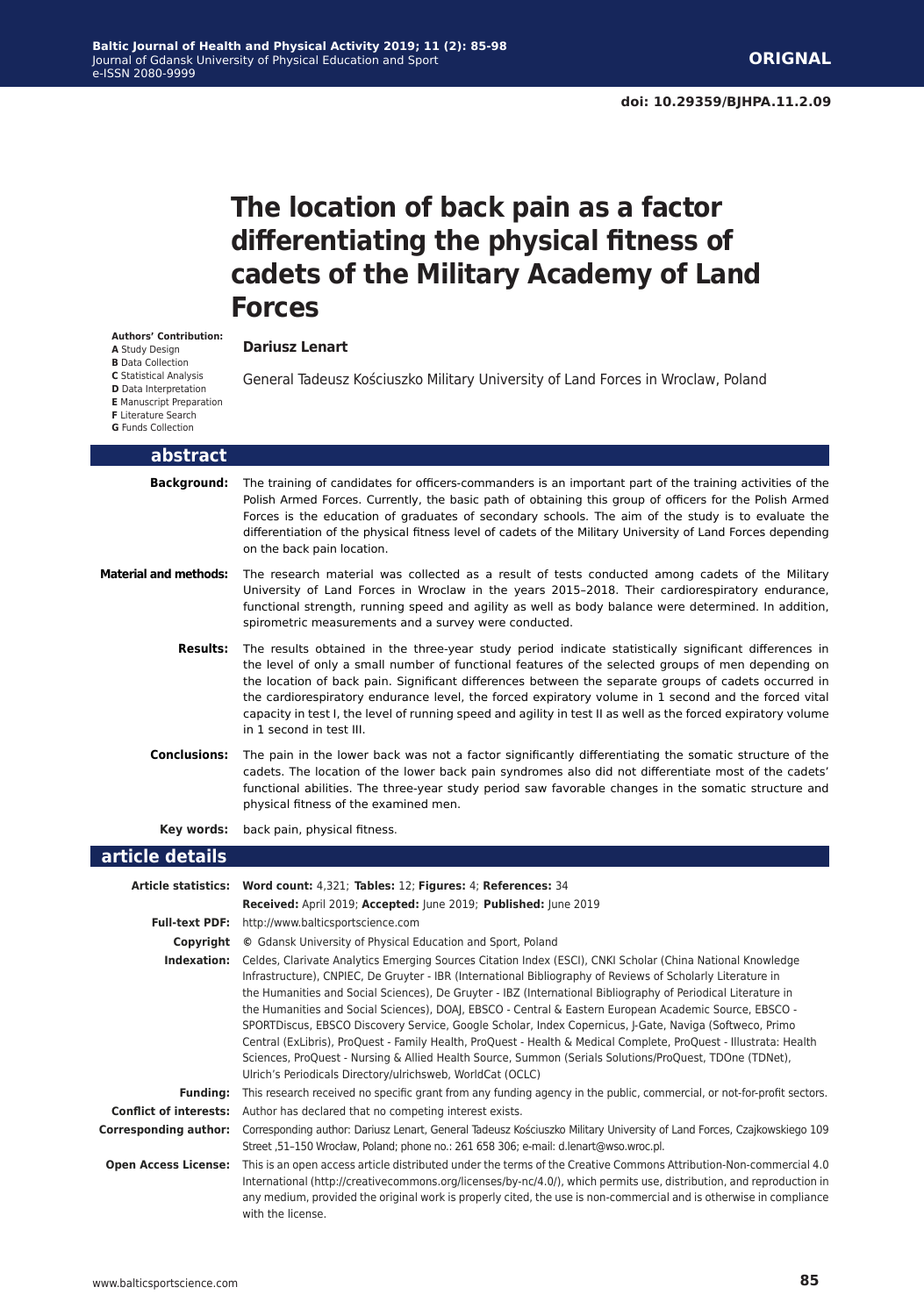## **introduction**

Lower back pain syndromes are currently defined as a specific epidemic. These syndromes usually refer to ailments that may occur in the lumbar, sacral (sacroiliac) and lumbosacral areas and then radiate to the buttocks and lower limbs. They are an outcome of rapid changes in lifestyle of the contemporary man, a significant reduction in physical activity and related muscle weakness, obesity, abnormal body posture, inadequate load application on the back during work, repetition of certain movements and injuries [1]. As a rule, lower back pain syndromes are the onset of chronic, often progressive ailments frequently leading to physical incapacity, work disability and limitations in daily activities [2]. In Poland, according to research results, 72% of the population under the age of 40, and 66% of men and 30% of women older than forty suffer from back pain [3]. In most cases, lower back pain recedes after a short period of time. Some of the pain cases, however, are so cumbersome and long-lasting that people with such symptoms have to contact physicians or physiotherapists.

Lower back pain is an interdisciplinary problem. Therefore, the correct treatment of patients with pain syndrome of this part of the back means a multidisciplinary treatment, including physiotherapy, pharmacotherapy, psychotherapy, patient and family education regarding lifestyle as well as work and leisure [4]. The primary purpose of treatment in spinal pain syndromes is to enable a patient's return to the desired level of activity and participation in society and to prevent relapse and the prevalence of chronic conditions as well [5].

The issues of back pain in children and adolescents seem to be a very interesting research problem. The interest in this matter began to be extensive after the Finnish doctor J. J. Salamina's publication [6]. In the previous years, most researchers had believed that this problem did not affect children and adolescents. The clinical evaluation of back pain in children and adolescents is a serious diagnostic problem, despite the fact that many factors are included in the examination. Due to the exponential increase in the number of non-specific spine pain in children and adolescents, the European Commission's Research Executive Committee established the COSTB13 program [7] based on the results of clinical and questionnaire research.

In addition to the above-mentioned national and international research, works on the problems of lower back pain syndromes of the academic youth constitute a separate body of research. Various types of higher education institutions researched health status, physical activity, endurance and physical fitness, and the relationship between these factors and back pain [8, 9]. These studies showed that more than half of the examined students experienced pain in the lower back or felt it only at times, and that, over time spent studying, the severity of pain among students increased.

The issues of lower back pain syndromes have been repeatedly discussed in foreign publications, a majority of which involved back pain in pilots of aircrafts or helicopters [10, 11]. Polish authors dealing with issues of back pain syndromes also focus on this group of soldiers [12, 13, 14]. Regrettably, there are currently no publications on the problem of lower back pain syndromes in military students.

Therefore, the main aim of the study is to evaluate the differentiation of the physical fitness level of cadets of the Military University of Land Forces depending on the location of back pain. Moreover, the purpose of the study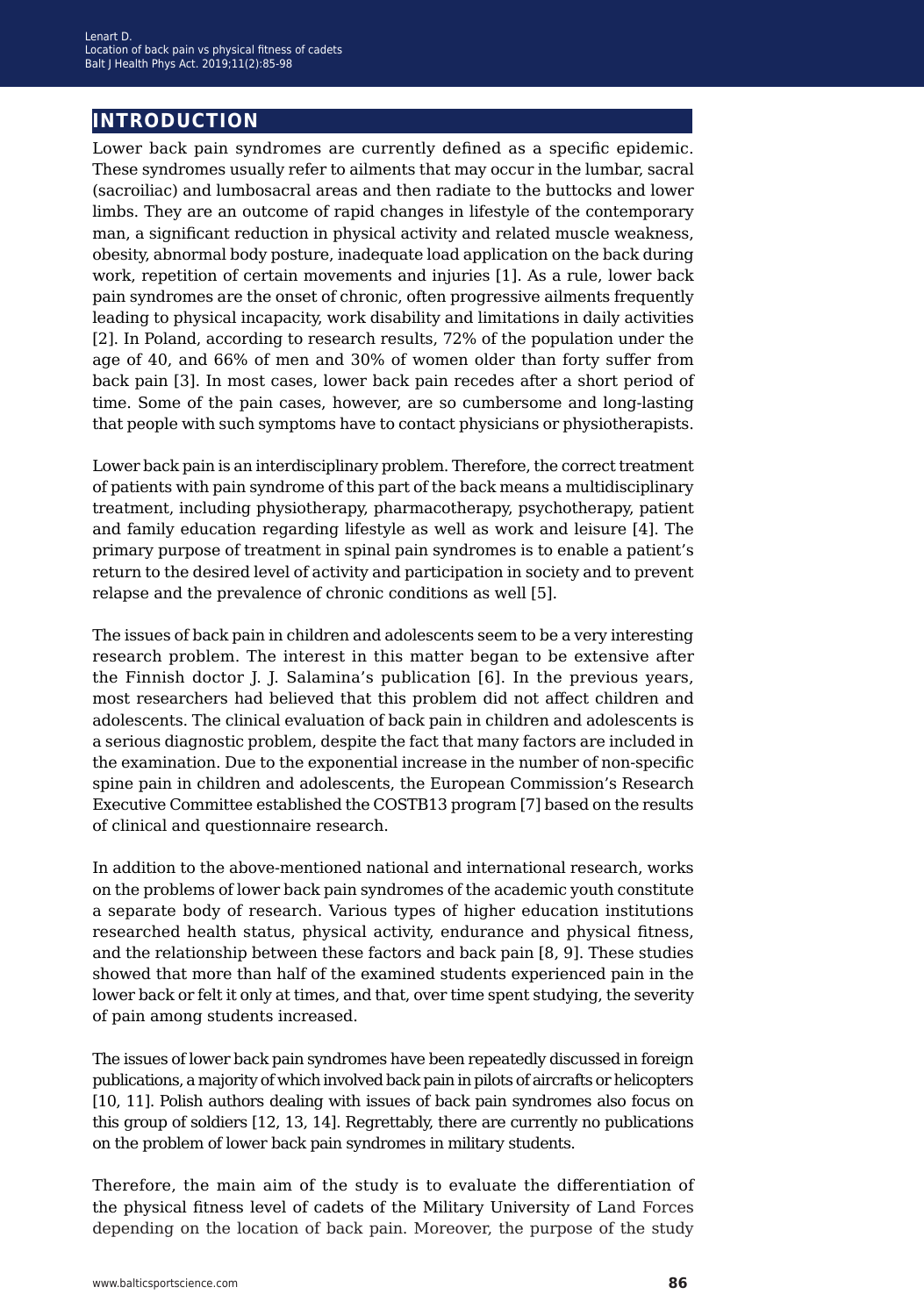is to determine the variability of somatic structure and physical fitness of the tested students in the three-year period of education at the Military Academy.

## **material and method**

The research material was collected as a result of tests conducted among cadets studying at the Military University of Land Forces in Wroclaw at the Faculty of Management and Safety Engineering in the years 2015–2018. The study covered 189 men. The respondents' mean age was 21.9 years. The examination included anthropometric measurements, physical fitness tests, spirometric measurements and a survey. Measurements of basic somatic characteristics, such as height and body weight, were performed. The height of the body was measured with an anthropometer with the accuracy of 0.1 cm. Weight measurement was done on a medical scale with the accuracy of 0.1 kg. Based on measurements of height and weight, the body mass index (BMI) was calculated. Physical fitness was determined by means of the following motor tests: 3000-meter run (cardiorespiratory endurance), bent arm hang (functional strength), shuttle run 10 x 5 m (running speed and agility) and one leg standing (balance).

Parameters of the following respiratory functions were obtained: forced expiratory volume in 1 second (FEV1), forced vital capacity (FVC), peak expiratory flow (PEF). Measurements of the above parameters were performed using a Pneumo RS spirometer with the accuracy of 0.01 liters.

Measurements of functional abilities were carried out in sports facilities of the Military Academy of Land Forces in Wroclaw. The students performed physical aptitude tests in sports outfit, always under similar conditions.

The survey provided information on:

- types of injuries experienced by the cadets;
- periods during which the cadets suffered injuries;
- circumstances in which the tested men were injured;
- the location of back pain.

The collected material was developed using basic statistical methods. The calculated arithmetic mean, standard deviation and coefficient of variation were used to characterize the level of selected somatic and functional characteristics of the examined men.

Statistica version 9.0 for Windows (StatSoft Inc., USA) was used for statistical analysis. The arithmetic mean, standard deviation and coefficient of variation were calculated, which were used to define the characteristics of the level of the selected somatic features as well as functional and respiratory abilities of the subjects. In order to determine the statistical significance between the mean values of functional abilities and the location of back pain, a one-way analysis of variance (ANOVA) was performed. One of multiple comparative tests, i.e. the least significant difference (LSD) test, was used to determine which of the means were equal and which differed (in the case of rejecting the null hypothesis). The level of significance was set at  $\alpha = 0.05$  (statistically significant differences were determined when  $p < 0.05$ ). Changes in somatic characteristics, physical fitness and pulmonary function parameters in the subsequent stages of the study were presented in a traditional way, i.e. comparing means and calculating the significance of differences between te mean results with the use of Student's t-test for dependent variables.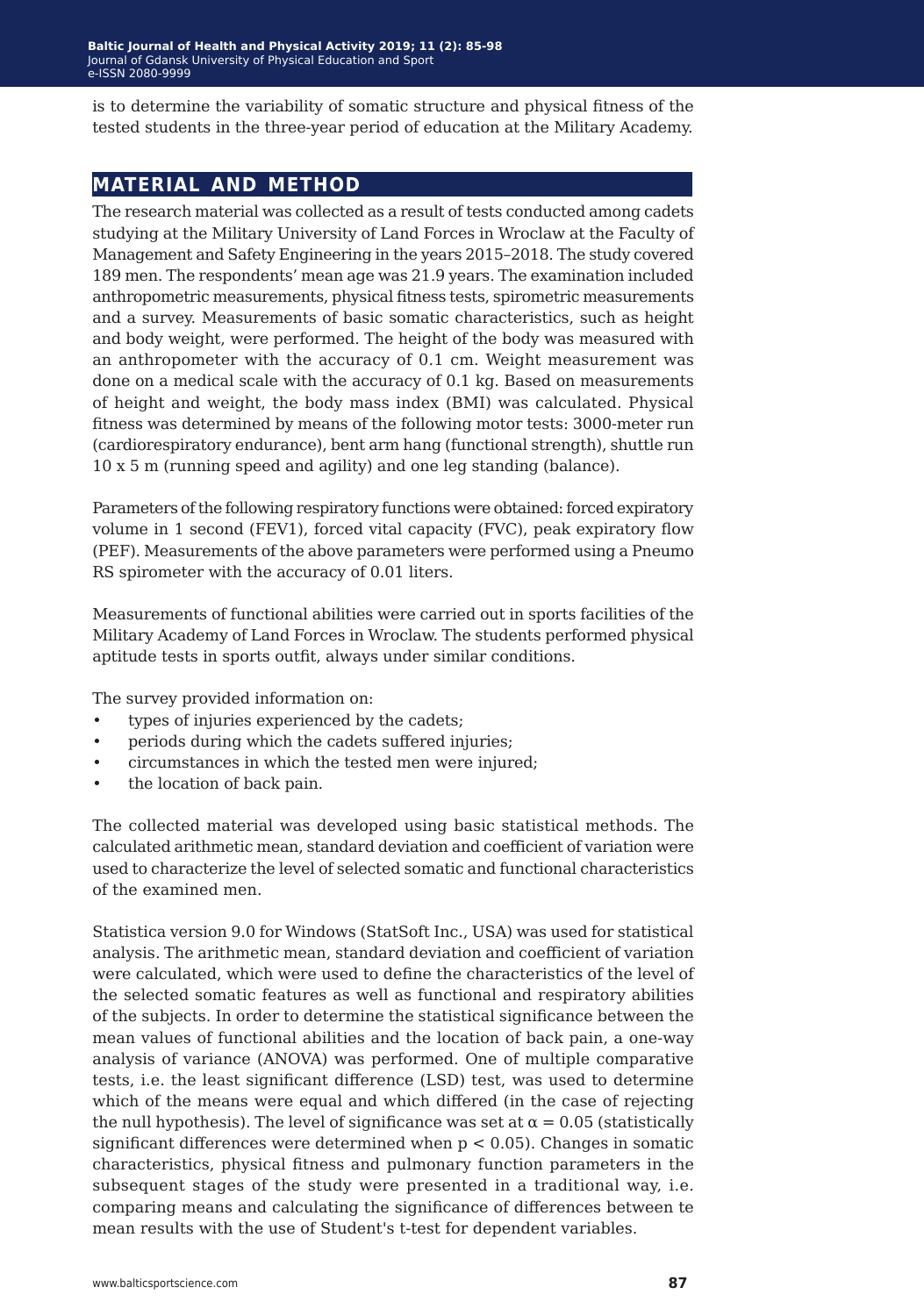## **results**

Out of the total number of cadets, the highest percentage of respondents (29.2%) did not suffer any injuries during the three-year training period followed by those who suffered a joint injury (23.6%). The lowest percentage of the respondents (2.2%) suffered an orthopedic injury during the education process at the Wroclaw Military University (Fig. 1).



A similar and at the same time the highest percentage of the whole examined group suffered injuries during the second and the third year of studies (28.6% each) (Fig. 2).



Fig. 2. Percentage distribution of the cadets by the time of injury occurence

Out of all cadets who experienced injuries during their education at the Military Academy of Land Forces, the largest group comprised those who had them during sports and health training, i.e. 38.1% (Fig. 3). The least numerous group of the cadets suffered injuries during the morning physical training (4.8%) and in many other circumstances (4.8%).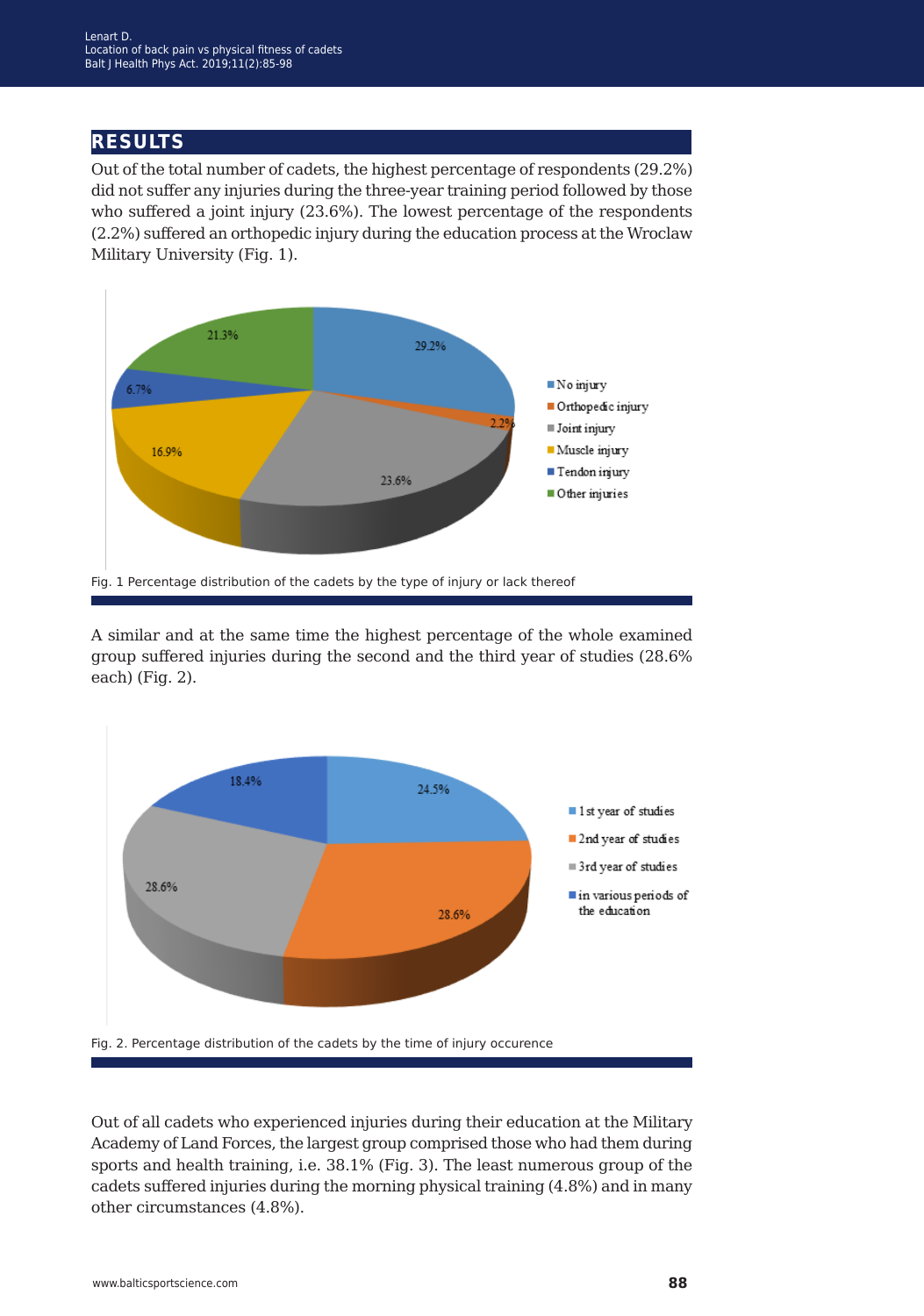

The highest percentage of students (58.4%) among all the examined men did not experience any back pain syndromes during a three-year period of military education, while the lowest number (2.2%) suffered from lumbosacral back pain (Fig. 4).





The brief statistical characteristic of somatic features and the body mass index, which is presented in Tables 1 and 2, clearly indicates the beneficial and statistically significant changes that occurred in the somatic structure of the cadets during the three-year study period. Relatively low values of coefficients of variation and minor changes in their values over the whole study period proved the persistence of marginal or moderate differences in the examined men in terms of somatic features and the weight–height ratio.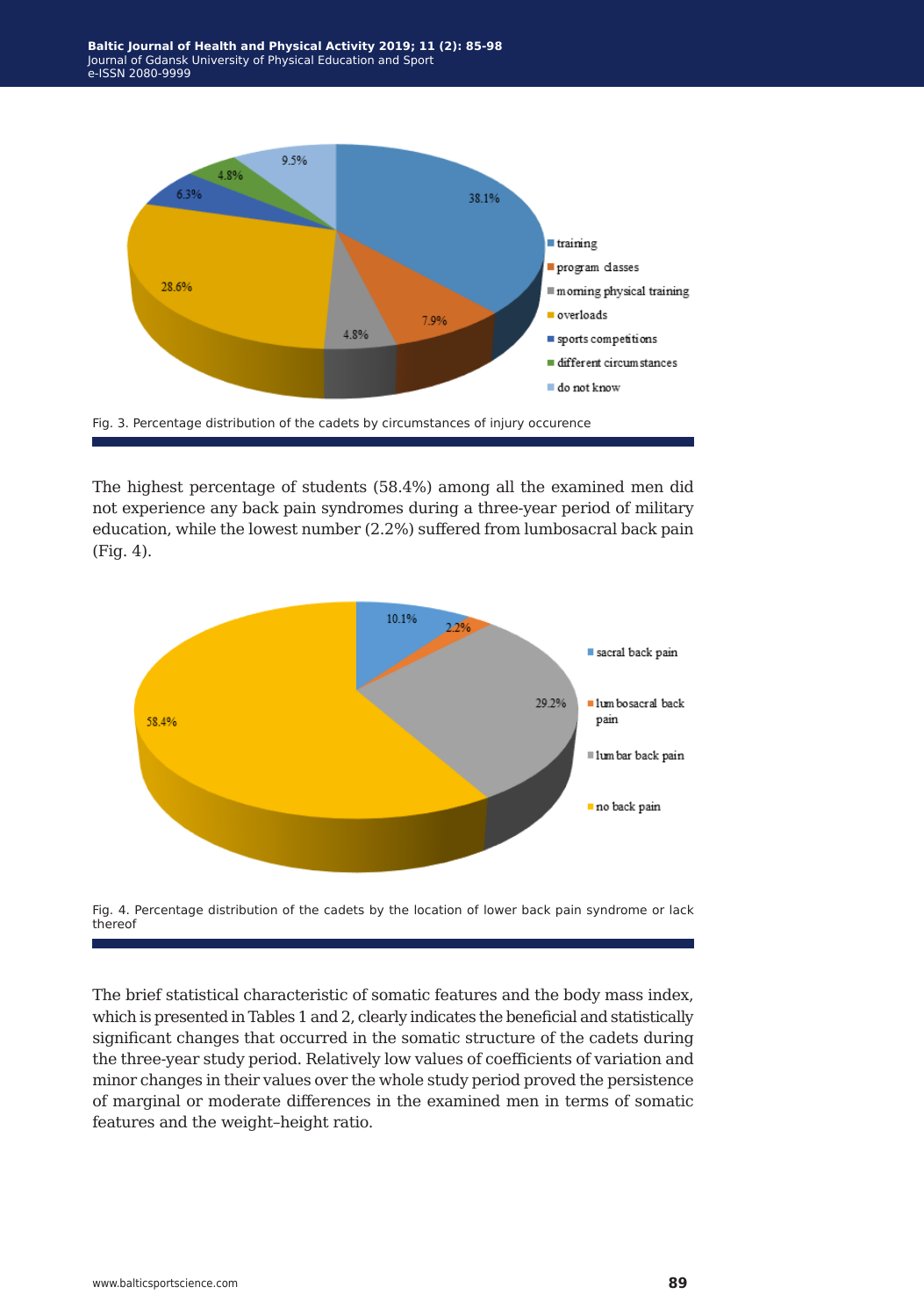#### Table 1. The descriptive statistics of selected somatic features of the cadets under research

| Variable                     |          | Test I      |              |           | Test II      |       |           | Test III |      |
|------------------------------|----------|-------------|--------------|-----------|--------------|-------|-----------|----------|------|
|                              | <b>x</b> | $\varsigma$ | $\mathsf{V}$ | $\bar{x}$ | $\mathsf{S}$ | V     | $\bar{x}$ |          |      |
| Body height [cm] 177.75 5.49 |          |             | 3.09         | 177.76    | 5.49         | 3.09  | 177.90    | 5.01     | 2.82 |
| Body weight [kg]             | 76.61    | 7.57        | 9.88         | 77.25     | 7.80         | 10.10 | 75.50     | 7.35     | 9.74 |
| BMI [ $kg/m2$ ]              | 24.22    | 1.84        | 7.60         | 24.30     | 1.97         | 8.11  | 23.89     | 1.84     | 7.70 |

Table 2. Significance of differences in mean values of the selected somatic features between particular research stages

| Variable    | 1 – II | $   -    $ | I-III |
|-------------|--------|------------|-------|
| Body height | 2.18   | 3.25       | 2.86  |
| Body weight | 2.23   | 8.97       | 7.22  |
| <b>BMI</b>  | 2.29   | 7.99       | 6.44  |

The bold-face indicates the t-Student test values (when there is a statistically significant difference between intergroup mean values of a given feature) and the p value (when p < 0.05).

The statistical characteristic of the functional abilities analyzed in the work shows favorable and statistically significant changes in the level of physical fitness and respiratory system efficiency during the three-year period research (Tables 3 and 4). Values of coefficients of variation and relatively small changes throughout the study period indicate different variability of the examined men in terms of functional abilities presented in the work.

| Table 3. The descriptive statistics of the selected functional abilities of the examined men |  |
|----------------------------------------------------------------------------------------------|--|
|----------------------------------------------------------------------------------------------|--|

|                                 |        | Test I |       |        | Test II |       |        | Test III |       |
|---------------------------------|--------|--------|-------|--------|---------|-------|--------|----------|-------|
| Variable                        | x      | S      | v     | хī     | S       | V     | хī     | S        | V     |
| 3000-meter run [s]              | 795.05 | 68.76  | 8.65  | 747.46 | 45.10   | 6.03  | 742.27 | 42.50    | 5.73  |
| Bent arm hang [s]               | 47.10  | 13.89  | 29.49 | 43.49  | 13.23   | 30.42 | 49.31  | 13.49    | 27.36 |
| Shuttle run $10 \times 5$ m [s] | 19.97  | 0.80   | 4.01  | 18.76  | 1.08    | 5.76  | 19.07  | 1.17     | 6.16  |
| Balance [no. of attempts]       | 9.20   | 4.21   | 45.76 | 8.05   | 4.06    | 50.43 | 5.76   | 3.19     | 55.36 |
| $FEV-1$ [1]                     | 4.63   | 0.69   | 14.90 | 4.74   | 0.40    | 8.44  | 4.98   | 0.22     | 4.50  |
| FVC [I]                         | 5.63   | 1.10   | 19.54 | 5.68   | 0.59    | 10.39 | 6.08   | 0.26     | 4.21  |
| PEF [I/s]                       | 10.31  | 2.09   | 20.27 | 8.99   | 0.78    | 8.68  | 10.76  | 1.08     | 10.01 |

Table 4. The descriptive statistics of the selected functional abilities of the examined men

| Variable                        | $ -  $ | $   -    $ | $I-III$ |
|---------------------------------|--------|------------|---------|
| 3000-meter run [s]              | 7.93   | 1.40       | 8.37    |
| Bent arm hang [s]               | 3.06   | 5.25       | 2.13    |
| Shuttle run $10 \times 5$ m [s] | 10.85  | 2.58       | 7.12    |
| Balance [no. of attempts]       | 2.80   | 10.91      | 12.11   |
| $FEV-1$ [1]                     | 1.39   | 4.97       | 4.65    |
| FVC [I]                         | 0.41   | 5.59       | 3.93    |
| PEF [I/s]                       | 5.36   | 11.98      | 2.81    |

The bold-face indicates the t-Student test values (when there is a statistically significant difference between intergroup mean values of a given feature) and the p value (when  $p < 0.05$ ).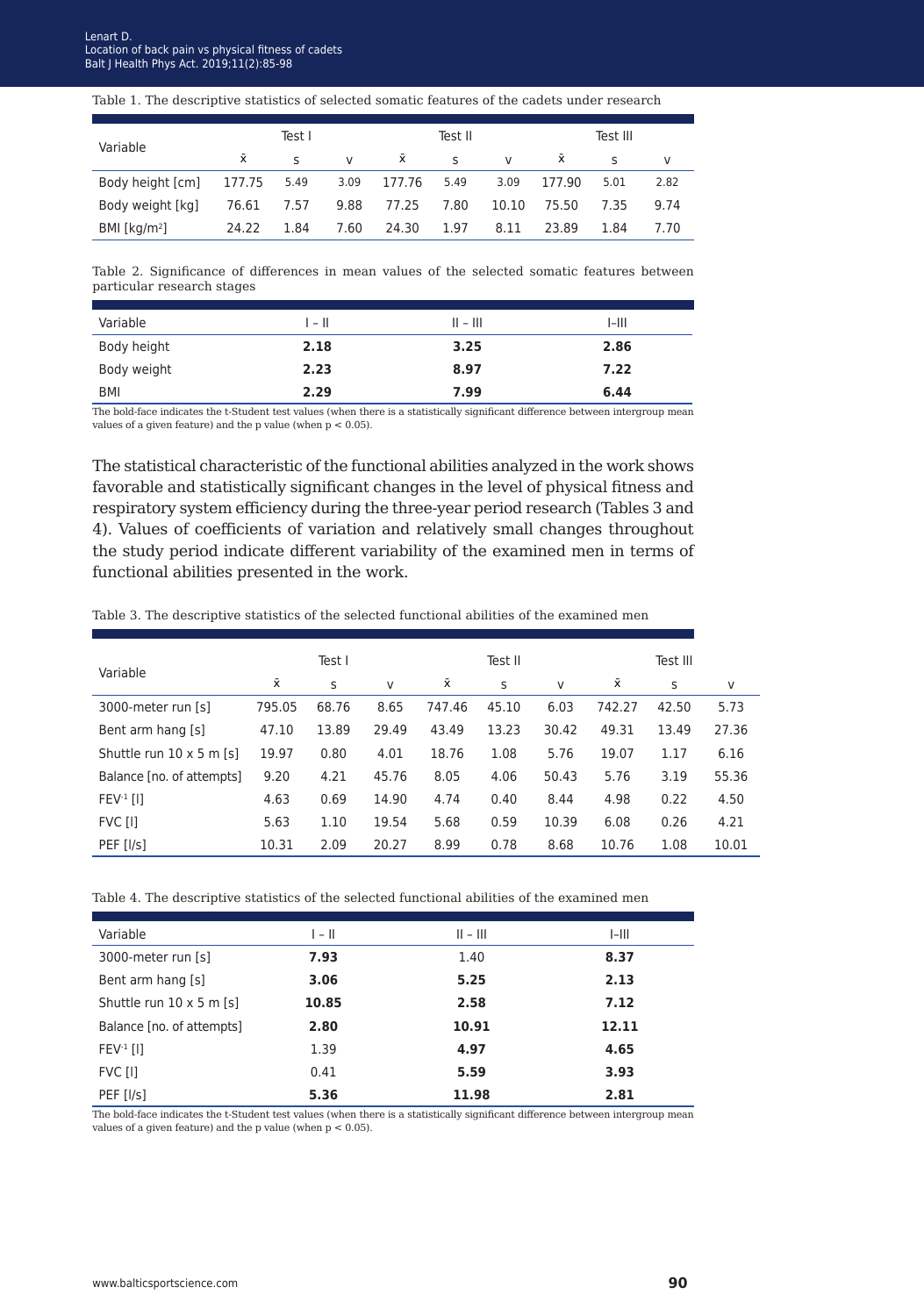Table 5. The descriptive statistics of the selected somatic features of the selected groups of cadets by the location of back pain or lack thereof

|                          |      |        |                            |      |        |                            |      | belected groups of cadets by the location of pain |                                   |      |        |                        |       |
|--------------------------|------|--------|----------------------------|------|--------|----------------------------|------|---------------------------------------------------|-----------------------------------|------|--------|------------------------|-------|
| Variable                 | Test |        | Sacral back pain<br>$N=39$ |      |        | Lumbar back pain<br>$N=46$ |      |                                                   | Lumbosacral back pain<br>$N = 32$ |      |        | No back pain<br>$N=72$ |       |
|                          |      | ×      | ဟ                          | ⋗    | ×      | ဖာ                         | ⋗    | ×                                                 | ဟ                                 | ⋗    | ×      | ပာ                     | ⋗     |
|                          |      | 179.42 | 7.12                       | 3.97 | 177.14 | 4.93                       | 278  | 182.55                                            | 6.29                              | 3.45 | 177.47 | 5.35                   | ప్ల   |
| Body height [cm]         |      | 179.42 | 7.12                       | 3.97 | 177.17 | 4.93                       | 2.78 | 182.55                                            | 6.29                              | 3.45 | 177.47 | 5.35                   | 3.01  |
|                          |      | 179.42 | 7.12                       | 3.97 | 177.17 | 4.93                       | 2.78 | 182.55                                            | 6.29                              | 3.45 | 177.48 | 5.34                   | 3.01  |
|                          |      | 78.4   | 5.28                       | 6.73 | 75.65  | 6.16                       | 8.14 | 86.05                                             | 3.82                              | 444  | 76.61  | 833                    | 10.87 |
| Body weight[kg]          |      | 78.5   | 4.71                       | 6.00 | 76.85  | 6.65                       | 8.65 | 89.88                                             | 4.91                              | 5.46 | 76.97  | 83                     | 10.78 |
|                          |      | 77.19  | 4.62                       | 5.99 | 74.99  | 5.93                       | 7.91 | 84.38                                             | 131                               | 1.55 | 75.33  | 8.14                   | 10.81 |
|                          |      | 24.38  | 1.56                       | 64   | 24.12  | 1.89                       | 784  | 24.72                                             | 1.25                              | 5.06 | 24.28  | တ                      | 7.83  |
| BMI [kg/m <sup>2</sup> ] |      | 24.42  | 1.51                       | 6.18 | 24.51  | 213                        | 8.69 | 25.81                                             | 1.25                              | 4.84 | 24.4   | 1.96                   | 8.03  |
|                          |      | 24.01  | 147                        | 6.12 | 23.91  | 1.89                       | 7.9  | 25.38                                             | 2.14                              | 8.43 | 23.87  | 1.86                   | 7.79  |
|                          |      |        |                            |      |        |                            |      |                                                   |                                   |      |        |                        |       |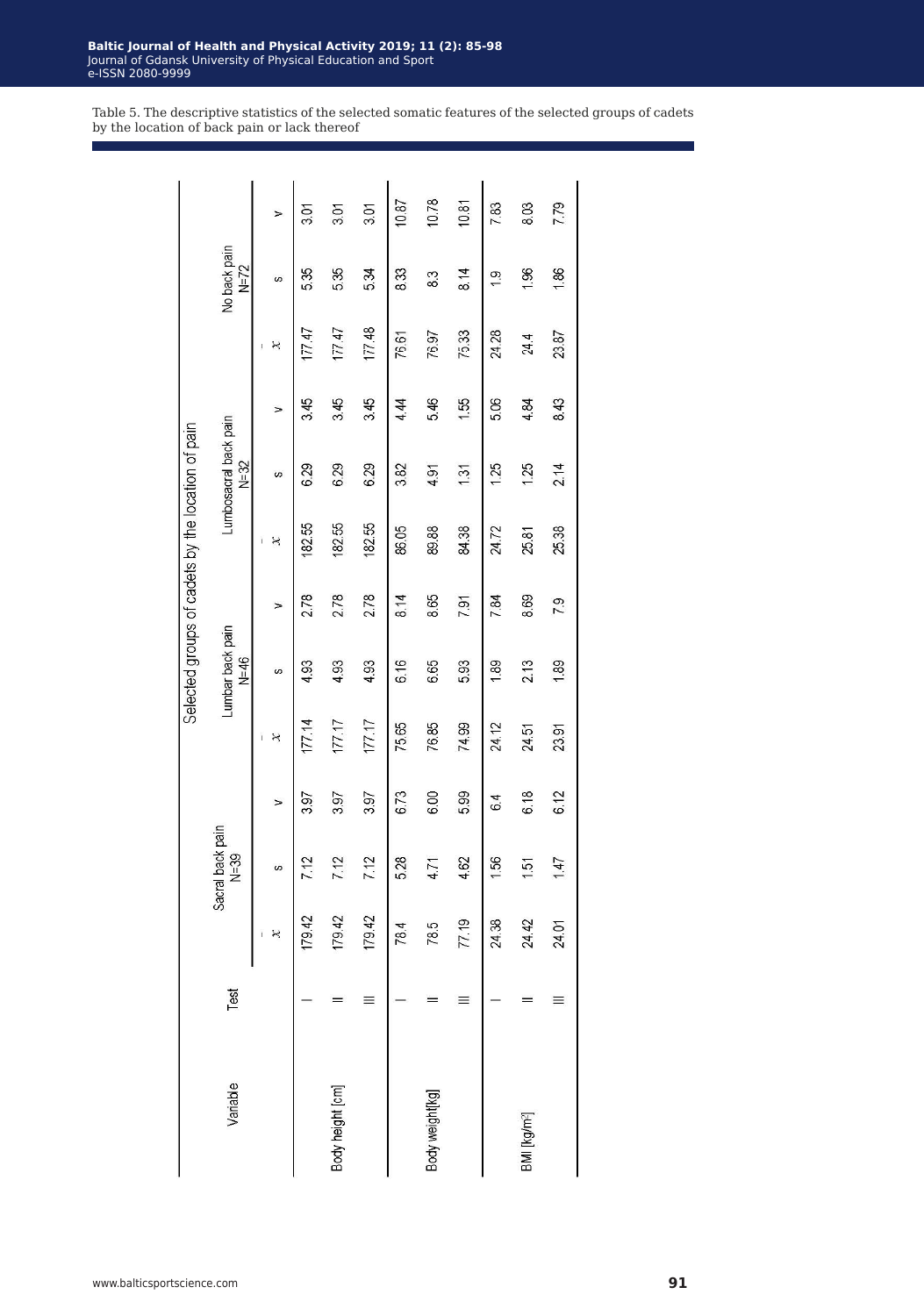|                                   |      |                            |                                               |                                                       |                                                      |                                                     |                         | Selected groups of cadets by the location of pain |                                 |                         |                            |                        |                      |
|-----------------------------------|------|----------------------------|-----------------------------------------------|-------------------------------------------------------|------------------------------------------------------|-----------------------------------------------------|-------------------------|---------------------------------------------------|---------------------------------|-------------------------|----------------------------|------------------------|----------------------|
| Variable                          | Test |                            | Sacral back pain<br>$N=39$                    |                                                       |                                                      | Lumbar back pain<br>$N=46$                          |                         |                                                   | Lumbosacral back pain<br>$N=32$ |                         |                            | No back pain<br>$N=72$ |                      |
|                                   |      | $\boldsymbol{\kappa}$      | S                                             | $\Rightarrow$                                         | $\boldsymbol{\varkappa}$                             | S                                                   | ⇒                       | $\boldsymbol{\mathsf{x}}$                         | ω                               | ⇒                       | $\aleph$                   | S                      | ⇒                    |
|                                   |      |                            | 79.26                                         | 9.59                                                  | 786.19                                               | 67.05                                               | 8.53                    | 675.00                                            | 26.87                           | 3.98                    | 798.6                      | 65.20                  | 8.16                 |
| 3000-meter run [s]                |      | 826.56<br>765.22<br>756.33 | 30.29                                         | 3.96                                                  | 740.77                                               | 41.84                                               | 5.65                    | 774.00                                            | 26.87                           | 3.47                    | 748.00                     | 49.04                  | 6.56                 |
|                                   |      |                            | 41.29                                         | 5.46                                                  | 738.19                                               | 40.74                                               | 5.52                    | 695.5                                             | 14.85                           | 214                     | 744.46                     | 44.12                  | 5.93                 |
|                                   |      | 44.12                      | 11.26                                         |                                                       | 45.19                                                |                                                     |                         | 44.05                                             | 6.43                            | 14,60                   | 49.14                      | 15.75                  | 32.05                |
| Bent arm hang [s]                 |      | 44.44                      | 9.65                                          | 25.52<br>21.71                                        | 43.54                                                | $\begin{array}{c} 10.89 \\ 12.58 \end{array}$       | 24.1<br>28.89           | 44.5                                              | 9.19                            | 20.65                   | 43.88                      | 14.30                  | 32.59                |
|                                   |      | 46.56                      | 11.11                                         | 23.86                                                 | 49.62                                                | 13.17                                               | 26.54                   | 52.5                                              | 212                             | 4.04                    | 50.00                      | 14.42                  | 28.84                |
|                                   |      | 20.54                      | 0.79                                          | 3.85                                                  | 19.79                                                | 0.84                                                | 4.24                    | 19.9                                              | 0.01                            | 0.05                    | 19.96                      | 0.76                   | 3.81                 |
| Shuttle run 10 x 5 m [s]          |      | 19.77                      | 1.57                                          | 7.94                                                  | 18.54                                                |                                                     |                         | 18.9                                              |                                 |                         | 18.72                      |                        | 5.56<br>6.46         |
|                                   |      | 19.50                      | 1.23                                          | 631                                                   | 19.03                                                | $0.69$<br>1.10                                      | $3.72$<br>$5.78$        | 19.3                                              | $2.55$<br>0.14                  | 13.49                   | 19.05                      | $1.04$<br>1.23         |                      |
|                                   |      | 11.78                      | 5.78                                          | 49.07                                                 |                                                      |                                                     |                         |                                                   |                                 |                         |                            |                        | 42.68                |
| One leg standing balance [number] |      | 10.22                      | 249<br>254                                    | 24.36                                                 | 00<br>7.15<br>5.54                                   | $4.02$<br>$4.03$<br>$6.8$<br>$6.8$                  | 44.67<br>50.91<br>55.23 | $\frac{000}{001}$                                 | 5.41<br>14<br>2.12              | 80.86<br>14.10<br>60.57 | 9.02<br>9.13<br>5.77       |                        | 54.49                |
|                                   |      | 7.22                       |                                               | 35.18                                                 |                                                      |                                                     |                         | 3.50                                              |                                 |                         |                            |                        | 57.89                |
|                                   |      | 4.76                       |                                               | 11.34                                                 |                                                      |                                                     | 13.52                   |                                                   |                                 | 122.05                  |                            | 0.49                   | 10.52                |
| FEV <sub>1</sub> [l/s]            |      | 4.77                       | ង<br>ភូមិ និ<br>០ ១ ១                         | $\begin{array}{c} 10.69 \\ 6.13 \end{array}$          | $477$<br>$57$<br>$57$                                | 8886                                                | 6.92<br>3.16            | 254<br>4.68<br>5.03                               |                                 | $4.91$<br>0.20          | $4.58$<br>$4.78$<br>$4.34$ | $0.43$<br>$0.23$       | 9.11                 |
|                                   |      | 4.89                       |                                               |                                                       |                                                      |                                                     |                         |                                                   |                                 |                         |                            |                        | 4.66                 |
|                                   |      | 5.94                       | 0.86                                          | 14.48                                                 | 5.79<br>5.64                                         | 88860                                               | 16.06                   | $\frac{3.17}{5.44}$                               | 3.81                            | 120.19                  | $\overline{5.58}$          | 101                    | $\overline{18.1}$    |
| FVC III                           |      | 5.85                       | 0.67                                          | 11.45                                                 |                                                      |                                                     | 9.22                    |                                                   | 0.52                            | 9.56                    | 5.68                       | 0.62<br>0.26           | 10.92                |
|                                   |      | 5.97                       | 0.40                                          | 67                                                    | 6.17                                                 |                                                     | 2.92                    | 6.19                                              | 0.07                            | 1.13                    | 6.05                       |                        | 4.30                 |
|                                   |      | 10.55                      |                                               |                                                       |                                                      |                                                     |                         |                                                   |                                 | 116.59                  |                            |                        |                      |
| PEF [I/s]                         |      | 8.73                       | $\frac{88}{10}$ $\frac{8}{10}$ $\frac{8}{10}$ | $\begin{array}{c} 12.61 \\ 10.54 \\ 9.24 \end{array}$ | $\begin{array}{c} 10.22 \\ 9.01 \\ 10.9 \end{array}$ | $\begin{array}{c} 2.11 \\ 0.86 \\ 1.05 \end{array}$ | 20.65<br>20.54<br>9.63  | 6.51<br>9.05                                      | 88<br>288<br>20                 | 3.31                    | $10.43$<br>9.05<br>10.63   | $\frac{188}{0.73}$     | $\frac{17.83}{8.07}$ |
|                                   |      | 10.82                      |                                               |                                                       |                                                      |                                                     |                         | 11.65                                             |                                 | 3.00                    |                            |                        | 10.44                |

www.balticsportscience.com **92**

Table 6. The descriptive statistics of the selected functional abilities of the selected groups of cadets by the location of back pain or lack thereof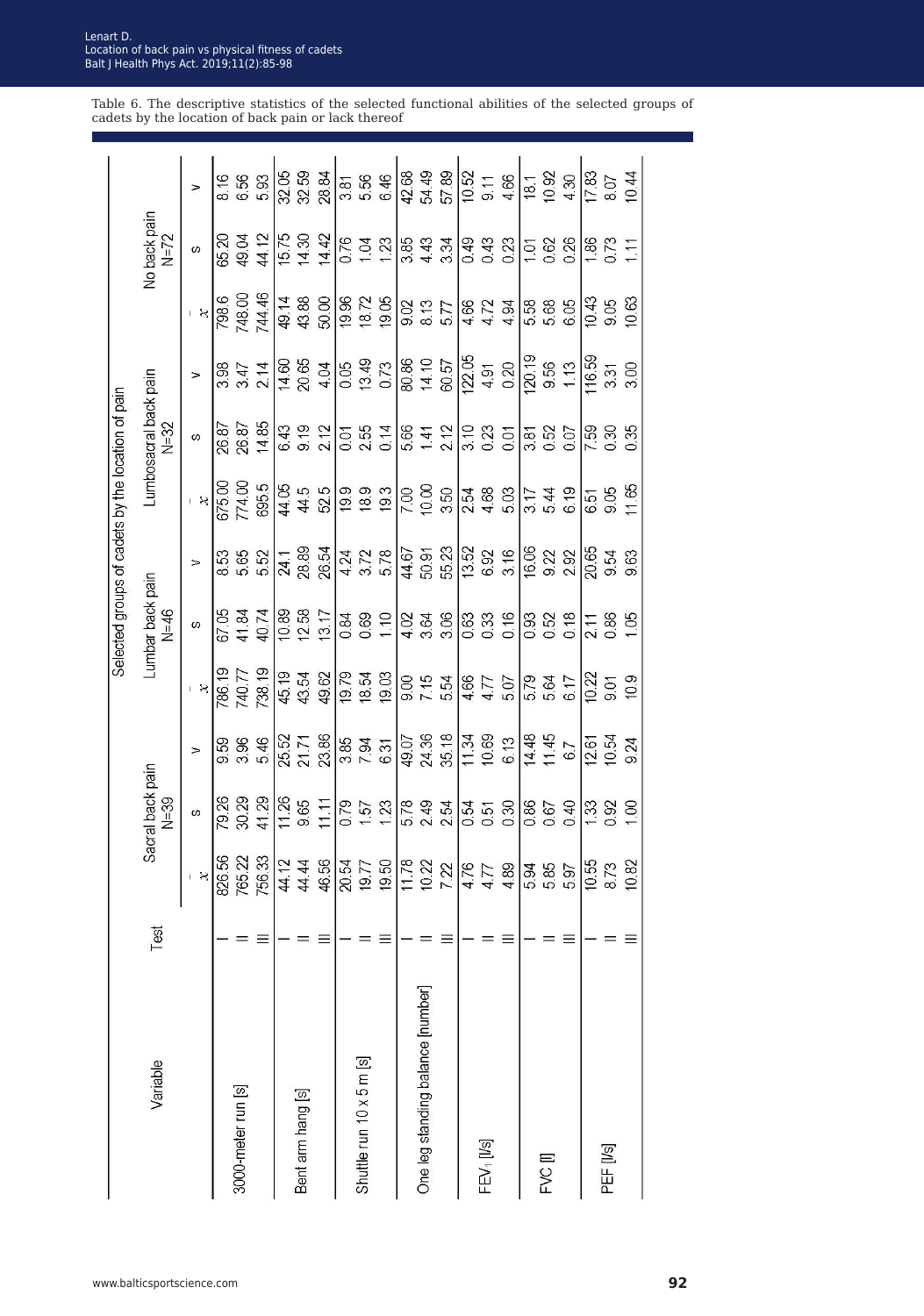Table 7. The values of the ANOVA test results and the level of significance of differences between the means of the selected morphofunctional characteristics among the separate groups of cadets

| Variable                 | Test                                                                                                                                                                                                                                                                                                                                                                             | $\mathsf F$ | p    |
|--------------------------|----------------------------------------------------------------------------------------------------------------------------------------------------------------------------------------------------------------------------------------------------------------------------------------------------------------------------------------------------------------------------------|-------------|------|
|                          | $\begin{array}{c} \rule{0pt}{2.5ex} \rule{0pt}{2.5ex} \rule{0pt}{2.5ex} \rule{0pt}{2.5ex} \rule{0pt}{2.5ex} \rule{0pt}{2.5ex} \rule{0pt}{2.5ex} \rule{0pt}{2.5ex} \rule{0pt}{2.5ex} \rule{0pt}{2.5ex} \rule{0pt}{2.5ex} \rule{0pt}{2.5ex} \rule{0pt}{2.5ex} \rule{0pt}{2.5ex} \rule{0pt}{2.5ex} \rule{0pt}{2.5ex} \rule{0pt}{2.5ex} \rule{0pt}{2.5ex} \rule{0pt}{2.5ex} \rule{0$ | 2.24        | 0.09 |
| Body height              | $\mathop{\rm II}\nolimits$                                                                                                                                                                                                                                                                                                                                                       | 0.95        | 0.42 |
|                          | $\mathop{\rm III}\nolimits$                                                                                                                                                                                                                                                                                                                                                      | 0.94        | 0.42 |
|                          | T                                                                                                                                                                                                                                                                                                                                                                                | 1.38        | 0.25 |
| Body weight              | $\ensuremath{\mathsf{II}}$                                                                                                                                                                                                                                                                                                                                                       | 1.99        | 0.12 |
|                          | $\ensuremath{\mathsf{III}}\xspace$                                                                                                                                                                                                                                                                                                                                               | 1.22        | 0.31 |
|                          | T                                                                                                                                                                                                                                                                                                                                                                                | 0.10        | 0.96 |
| BMI                      | $\ensuremath{\mathsf{II}}$                                                                                                                                                                                                                                                                                                                                                       | 0.34        | 0.80 |
|                          | $\ensuremath{\mathsf{III}}\xspace$                                                                                                                                                                                                                                                                                                                                               | 0.44        | 0.72 |
|                          | $\mathsf I$                                                                                                                                                                                                                                                                                                                                                                      | 3.01        | 0.03 |
| 3000-meter run           | $\ensuremath{\mathsf{II}}$                                                                                                                                                                                                                                                                                                                                                       | 0.87        | 0.46 |
|                          | $\ensuremath{\mathsf{III}}\xspace$                                                                                                                                                                                                                                                                                                                                               | 1.25        | 0.30 |
|                          | $\mathsf I$                                                                                                                                                                                                                                                                                                                                                                      | 0.69        | 0.56 |
| Bent arm hang            | $\ensuremath{\mathsf{II}}$                                                                                                                                                                                                                                                                                                                                                       | 0.01        | 1.00 |
|                          | $\ensuremath{\mathsf{III}}\xspace$                                                                                                                                                                                                                                                                                                                                               | 0.19        | 0.90 |
|                          | $\mathbf{I}$                                                                                                                                                                                                                                                                                                                                                                     | 2.10        | 0.11 |
| Shuttle run 10 x 5 m     | $\ensuremath{\mathsf{II}}$                                                                                                                                                                                                                                                                                                                                                       | 3.18        | 0.03 |
|                          | $\ensuremath{\mathsf{III}}\xspace$                                                                                                                                                                                                                                                                                                                                               | 0.42        | 0.74 |
|                          | $\mathsf I$                                                                                                                                                                                                                                                                                                                                                                      | 1.40        | 0.25 |
| One leg standing balance | $\ensuremath{\mathsf{II}}$                                                                                                                                                                                                                                                                                                                                                       | 1.45        | 0.23 |
|                          | $\ensuremath{\mathsf{III}}\xspace$                                                                                                                                                                                                                                                                                                                                               | 1.01        | 0.39 |
|                          | $\mathbf{I}$                                                                                                                                                                                                                                                                                                                                                                     | 7.51        | 0.00 |
| FEV <sub>1</sub>         | $\ensuremath{\mathsf{II}}$                                                                                                                                                                                                                                                                                                                                                       | 0.13        | 0.94 |
|                          | $\ensuremath{\mathsf{III}}\xspace$                                                                                                                                                                                                                                                                                                                                               | 2.72        | 0.05 |
|                          | $\mathsf I$                                                                                                                                                                                                                                                                                                                                                                      | 4.15        | 0.01 |
| <b>FVC</b>               | $\ensuremath{\mathsf{II}}$                                                                                                                                                                                                                                                                                                                                                       | 0.40        | 0.75 |
|                          | $\ensuremath{\mathsf{III}}\xspace$                                                                                                                                                                                                                                                                                                                                               | 1.95        | 0.13 |
|                          | $\mathbf{I}$                                                                                                                                                                                                                                                                                                                                                                     | 2.40        | 0.07 |
| PEF                      | $\mathop{\rm II}\nolimits$                                                                                                                                                                                                                                                                                                                                                       | 0.43        | 0.73 |
|                          | $\ensuremath{\mathsf{III}}\xspace$                                                                                                                                                                                                                                                                                                                                               | 0.86        | 0.46 |

The bold-face indicates the ANOVA test values (when there is a statistically significant difference between intergroup mean values of a given feature) and the  $p$  value (when  $p < 0.05$ ).

The results obtained by the cadets throughout the research period indicate a similar somatic structure regardless of the location of back pain or the absence of pain (Tables 5 and 7). Although no significant differences in the mean values of the somatic features were observed, the students who experienced lumbar back pain were characterized by slightly slimmer body built compared to men in the other groups. This is evidenced by their lower body mass and body mass index. Notwithstanding the studied group, the mean values of the coefficients of variation were the lowest for the body height, higher and similar for the body weight and the body mass index.

The groups of cadets selected by virtue of the location of back pain or lack thereof had a similar level of physical fitness demonstrated by the lack of statistically significant differences between the majority of the analyzed functional abilities (Tables 6 and 7). Only in the case of cardiorespiratory endurance in test I, running speed and agility in test II, the forced expiratory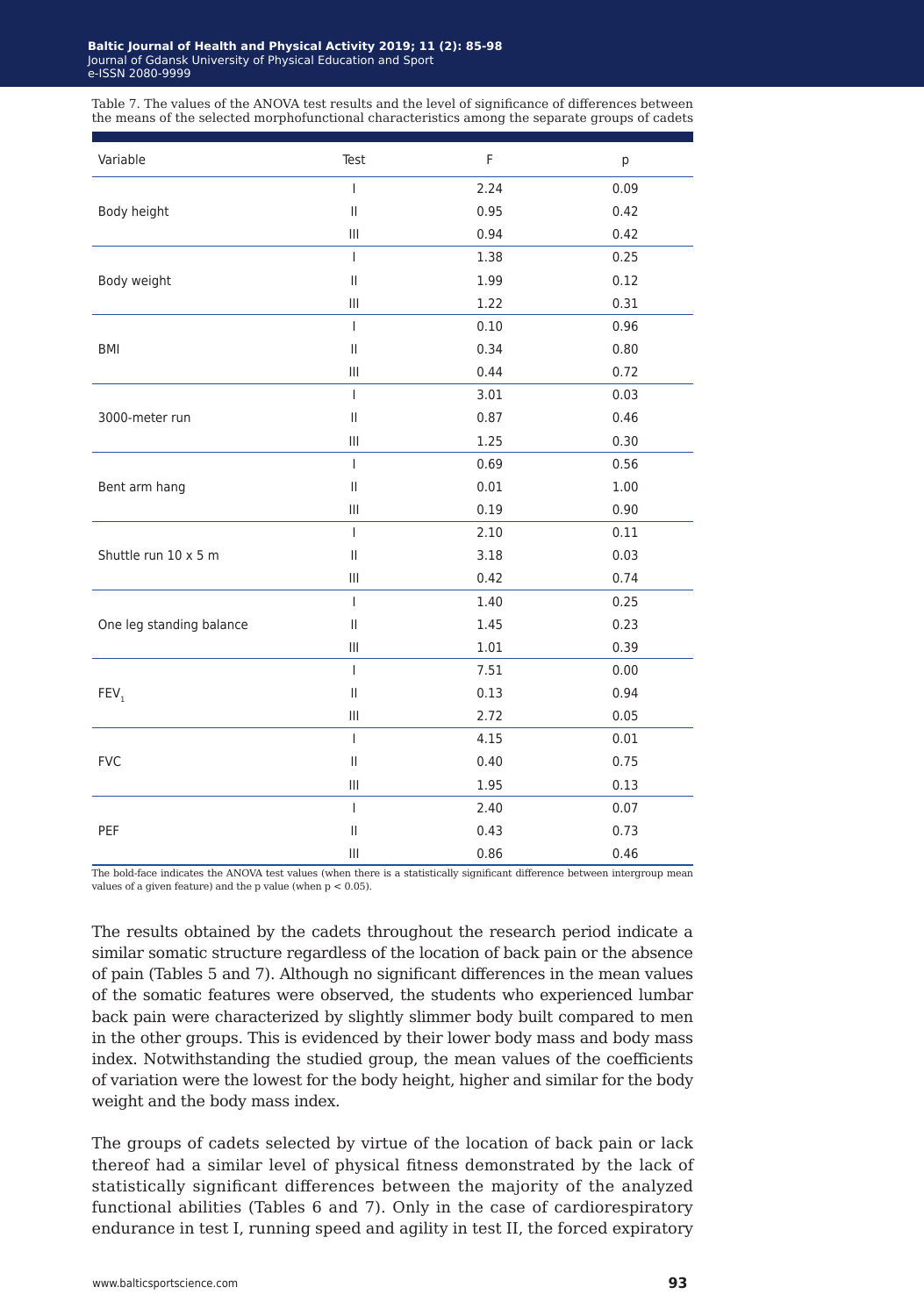volume in 1 second in tests I and III and the forced vital capacity in test I did significant differences between the test groups appear. In the case of cardiorespiratory endurance, the highest level of this functional ability related to students with back pain, both the lumbar back pain and the sacral back pain, and the lowest one – to the group experiencing sacral back pain (Tables 6 and 8).

On the other hand, in test II, the cadets with lumbar back pain were the fastest in the shuttle run  $10 \times 5$  m, while the men suffering from sacral back pain proved the slowest (Tables 6 and 9). By contrast, the highest level of the forced expiratory volume in 1 second in test I was obtained by the men with sacral back pain and the lowest one by those experiencing lumbosacral back pain (Tables 6 and 10). In turn, in test III, the highest level of this functional ability was found in men suffering from lumbar back pain, and the lowest one in the group experiencing sacral back pain (Tables 6 and 11). In the case of forced vital capacity in test I, the highest level of this ability was observed among students with sacral back pain and the lowest among those with complex pain (Tables 6 and 12).

|           | Table 8. Values of the LSD test results for the 3000-meter run [s] for the selected groups of cadets |  |  |
|-----------|------------------------------------------------------------------------------------------------------|--|--|
| in test I |                                                                                                      |  |  |
|           |                                                                                                      |  |  |

| Group                 | Sacral back<br>pain | Lumbar back<br>pain | Lumbosacral<br>back pain | No.<br>back pain |
|-----------------------|---------------------|---------------------|--------------------------|------------------|
| Ϋ́                    | 826.56              | 786.19              | 675.00                   | 798.60           |
| Sacral back pain      |                     | 0.12                | 0.00                     | 0.25             |
| Lumbar back pain      | 0.12                |                     | 0.03                     | 0.44             |
| Lumbosacral back pain | 0.00                | 0.03                |                          | 0.01             |
| No back pain          | 0.25                | 0.44                | 0.01                     |                  |

Table 9. Values of the LSD test results for the shuttle run  $10 \times 5$  m [s] for the selected groups of cadets in test II

| Group                 | Sacral back<br>pain | Lumbar back<br>pain | Lumbosacral<br>back pain | No<br>back pain |
|-----------------------|---------------------|---------------------|--------------------------|-----------------|
| Ŷ.                    | 19.77               | 18.54               | 18.90                    | 18.72           |
| Sacral back pain      |                     | 0.00                | 0.29                     | 0.01            |
| Lumbar back pain      | 0.00                |                     | 0.64                     | 0.49            |
| Lumbosacral back pain | 0.29                | 0.64                |                          | 0.81            |
| No back pain          | 0.01                | 0.49                | 0.81                     |                 |

Table 10. Values of the LSD test results for the forced expiratory volume in 1 second [l/s] for the selected groups of cadets in test I

| Group                 | Sacral back<br>pain | Lumbar back<br>pain | Lumbosacral<br>back pain | No<br>back pain |
|-----------------------|---------------------|---------------------|--------------------------|-----------------|
| $\bar{x}$             | 5.94                | 5.79                | 3.17                     | 5.58            |
| Sacral back pain      |                     | 0.72                | 0.00                     | 0.35            |
| Lumbar back pain      | 0.72                |                     | 0.00                     | 0.41            |
| Lumbosacral back pain | 0.00                | 0.00                |                          | 0.00            |
| No back pain          | 0.01                | 0.49                | 0.81                     |                 |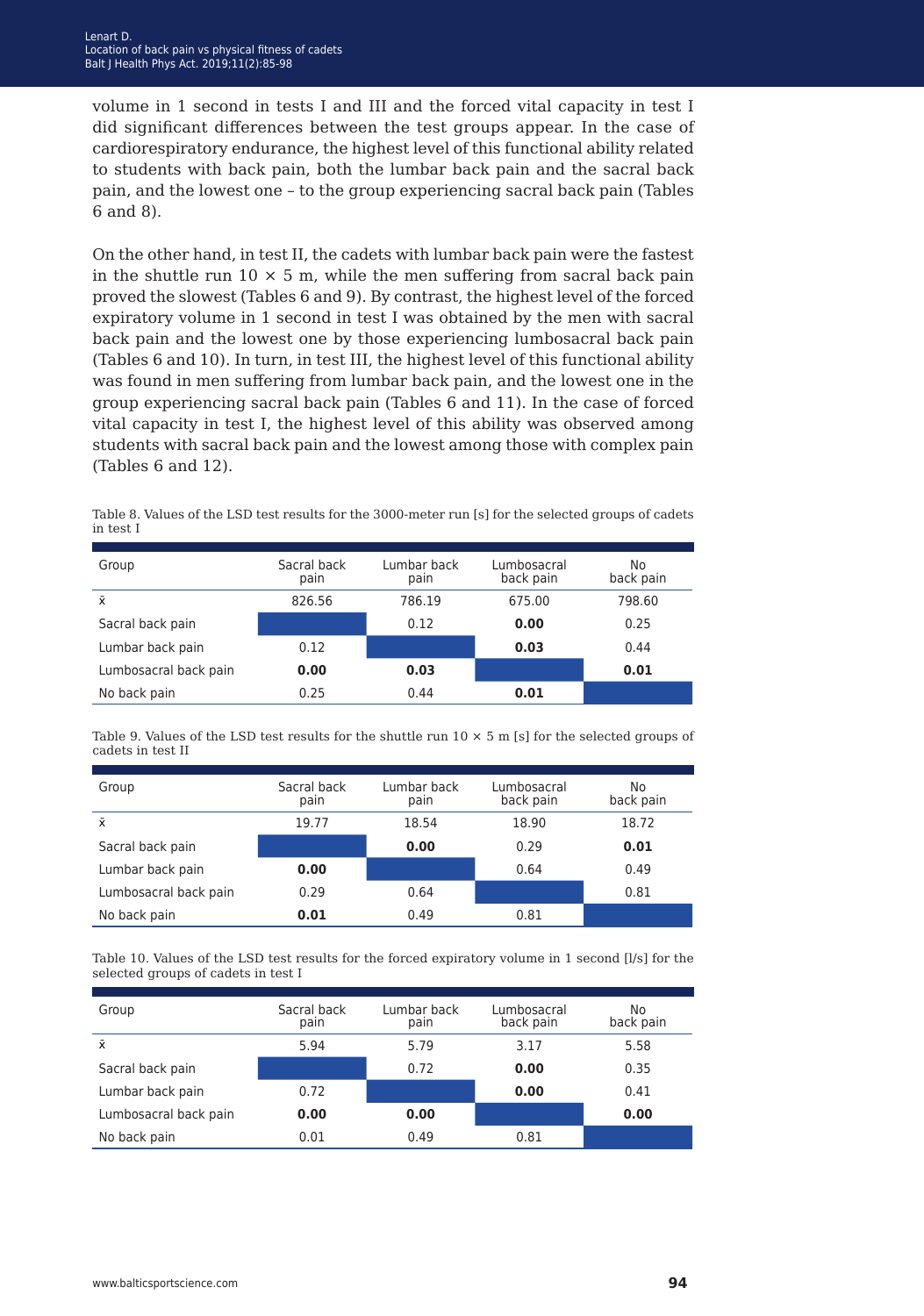Table 11. Values of the LSD test results for the forced expiratory volume in 1 second [l/s] for the selected groups of cadets in test III

| Group                 | Sacral back<br>pain | Lumbar back<br>pain | Lumbosacral<br>back pain | No<br>back pain |
|-----------------------|---------------------|---------------------|--------------------------|-----------------|
| Ŷ.                    | 4.89                | 5.07                | 5.03                     | 4.94            |
| Sacral back pain      |                     | 0.03                | 0.42                     | 0.51            |
| Lumbar back pain      | 0.03                |                     | 0.76                     | 0.01            |
| Lumbosacral back pain | 0.42                | 0.76                |                          | 0.59            |
| No back pain          | 0.51                | 0.01                | 0.59                     |                 |

Table 12. Values of the LSD test results for the forced vital capacity [l] for the selected groups of cadets in test I

| Group                 | Sacral back<br>pain | Lumbar back<br>pain | Lumbosacral<br>back pain | No<br>back pain |
|-----------------------|---------------------|---------------------|--------------------------|-----------------|
| Ŷ.                    | 5.94                | 5.79                | 3.17                     | 5.58            |
| Sacral back pain      |                     | 0.72                | 0.00                     | 0.35            |
| Lumbar back pain      | 0.72                |                     | 0.00                     | 0.41            |
| Lumbosacral back pain | 0.00                | 0.00                |                          | 0.00            |
| No back pain          | 0.35                | 0.41                | 0.00                     |                 |

### **discussion**

Lower back pain syndromes constitute the increasingly present health problem. According to many researchers, about 90% of people experience at least one back pain episode in their lives. In their opinion the age of pain occurrence is systematically reduced [6, 15]. According to Krawczyński [16], problems of the musculoskeletal system, mainly in the spinal area, are observed in 10–15% of children in Poland. Cottalorda et al. [17] stated that back pain appears in 84.1% of children and adolescents. The study of 489 pupils aged 13–16 years carried out by Kędra and Czaprowski in the Bialy district [18] showed that back pain syndromes vary in frequency. In most of the examined children, i.e. 340 patients (69.5%), the pain occurred episodically, several times a year, often or permanently. Skaggs et al. [19] found that in 26% of children in the UK back pain lead to school absenteeism. 40% of the children population in the study by Petersen et al. [20] at least once in life have had back pain and 13% have had recurrent pain.

The issues related to lower back pain syndromes in the academic youth are a very interesting research issue. According to Olsen et al. [21], the incidence of back pain in adolescents is about 30%. The review of the literature presented by Paprocka et al. [22] indicates that lower back pain is present in 70–80% of people under the age of 20 years and their incidence increases with age and more frequently affects women. The authors found that in 75% of patients symptoms withdrew after 4 weeks, in 15% lasted for 3 months, while the remaining 10% suffered from chronic pain. Sieradzki et al. [29] conducted a study of 110 students of the Faculty of Physiotherapy at the Medical University of Bialystok and observed that 46% of the students did not experience back pain, while over half (54%) had such problems permanently or periodically. The author's own studies confirmed a similar percentage of the studied group experiencing pain in the lower back. 41.5% of the military cadets of the Wroclaw Military Academy suffered from pain syndromes of this part of the back. However, according to Stefanowicz and Kloc [23], who carried out similar research on a group of 40 nursing students, 75% of the respondents felt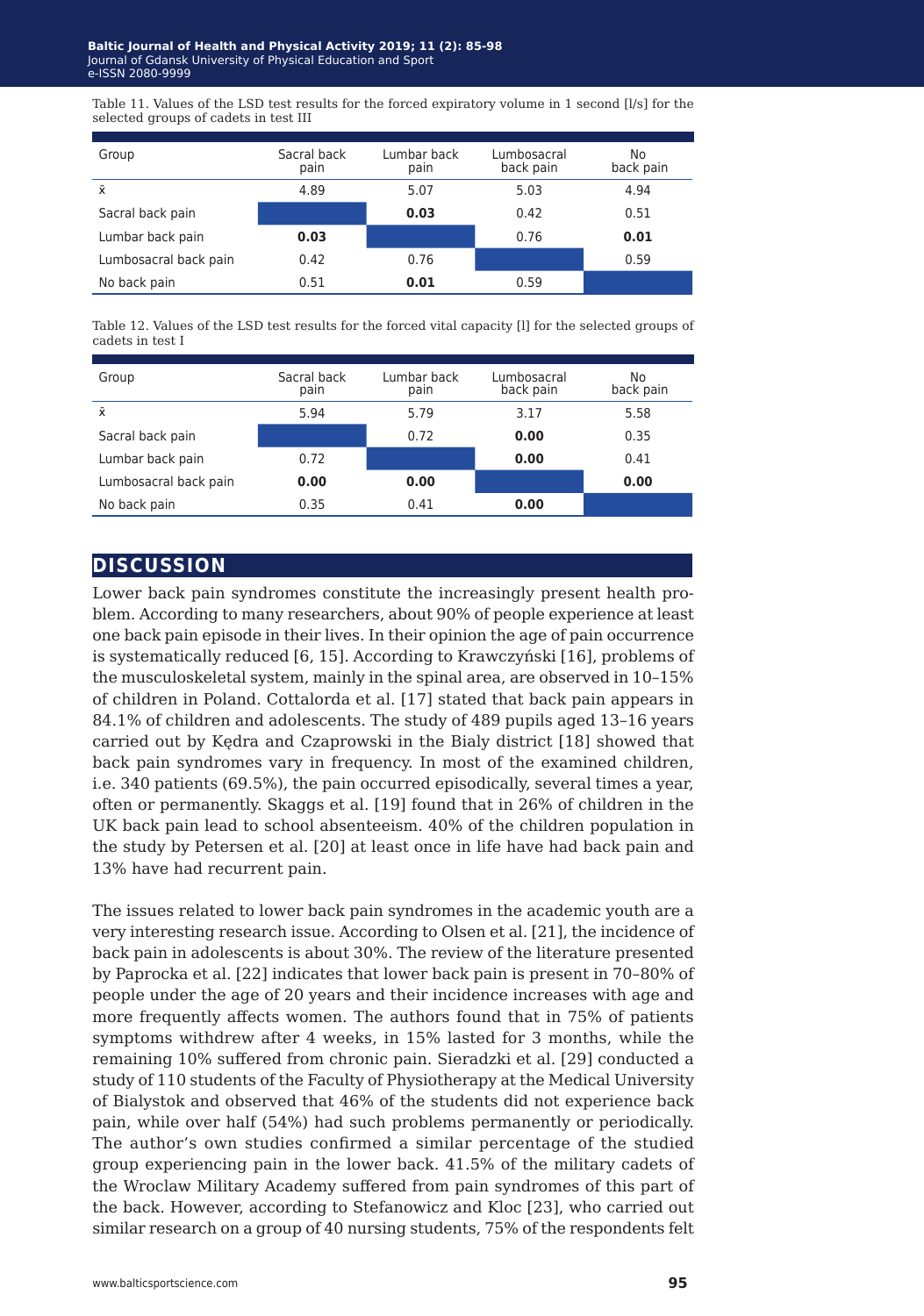back pain, whereas 25% did not. They listed lifting (35.09%), sitting (17.55%) and standing (21.05%) as the most frequent causes and circumstances of the pain symptoms occurrence [as above]. Similar conclusions are drawn from the research of 1321 students from Eastern Poland learning at four Polish universities in Faculties of Physical Education, Physiotherapy, Pedagogy as well as Tourism and Recreation [8]. The studies showed that lumbar back pains were a common occurrence among the students. The authors also found that lumbar back pain hindered or restricted students' daily activities such as sitting, standing or taking physical activity. Król et al. [24] observed during their research that non-specific back pain with the differentiated characteristics and clinical course is a common disorder among medical students. In addition, they noted that students in the examined population significantly differed in terms of physical activity, both in its total dimension and in leisure time. According to the authors, the level of physical activity clearly influences pain in the lumbosacral spine, but no relationship was seen between the time spent sitting and its occurrence and intensity. In Dega's opinion [25], in the back pain prevention, emphasis should be placed on strengthening the abdominal and paraspinal muscles in order to eliminate pain and to prevent such ailments. The author is convinced that physical activity and sports can be in favor of the above.

The phenomenon of back pain syndrome in soldiers has also been in the research interests of many authors. Nevertheless, most publications concern pain in aircraft and helicopter pilots [10–13]. Researchers on the subject have found a significant link between back pain and the number of hours spent by pilots, both of aircrafts and helicopters, in the air. The authors of numerous articles claim that the current knowledge about pain and preventive activities is insufficient [14, 26]. However, some researchers are aware of the phenomenon of the pain occurrence among other groups of soldiers [27–30]. Studies conducted on a group of more than 159,000 Israeli soldiers allowed the authors to state that the annual incidence of lower back pain syndrome was 0.05% [31]. The authors observed that the relative risk of back pain was higher among soldiers serving in administrative units than in combat and support units. According to Bery et al. [32], lower back pain is 70% more common in soldiers than in general population. This is due to the positions adopted and loads in the training and combat process. According to the authors, the US Marine Corps soldiers with spinal disk damage (77%) and chronic low back pain are characterized by the decreasing mobility range of the lumbar part of the spine, which is not the case in healthy soldiers of this formation. Research on the effectiveness of 6-month special muscular-nervous exercises and counseling programs aiming at the reduction of the incidence of lower back pain conducted among Finnish conscripts by Suni et al. [33] provide evidence that exercise and education to improve control of the lumbar spine positively affect the daily functioning and effectiveness of missions carried out within the military service. Taanila et al. [34] carried out research among 982 Finnish conscripts aged 18–28 years to determine the relationship between the low level of physical activity and pain in the lower back. In the authors' opinion, soldiers with the lower level of torso muscles endurance and low aerobic performance capacity are at a higher risk of pain syndromes of this part of the spine. In addition, these researchers observed an increased risk of lower back pain among lower educated soldiers.

Regrettably, in this part of the study it is not possible to perform a comparative analysis of the physical fitness of soldiers depending on the location of lower back pain syndromes due to the lack of available publications on the above research subject.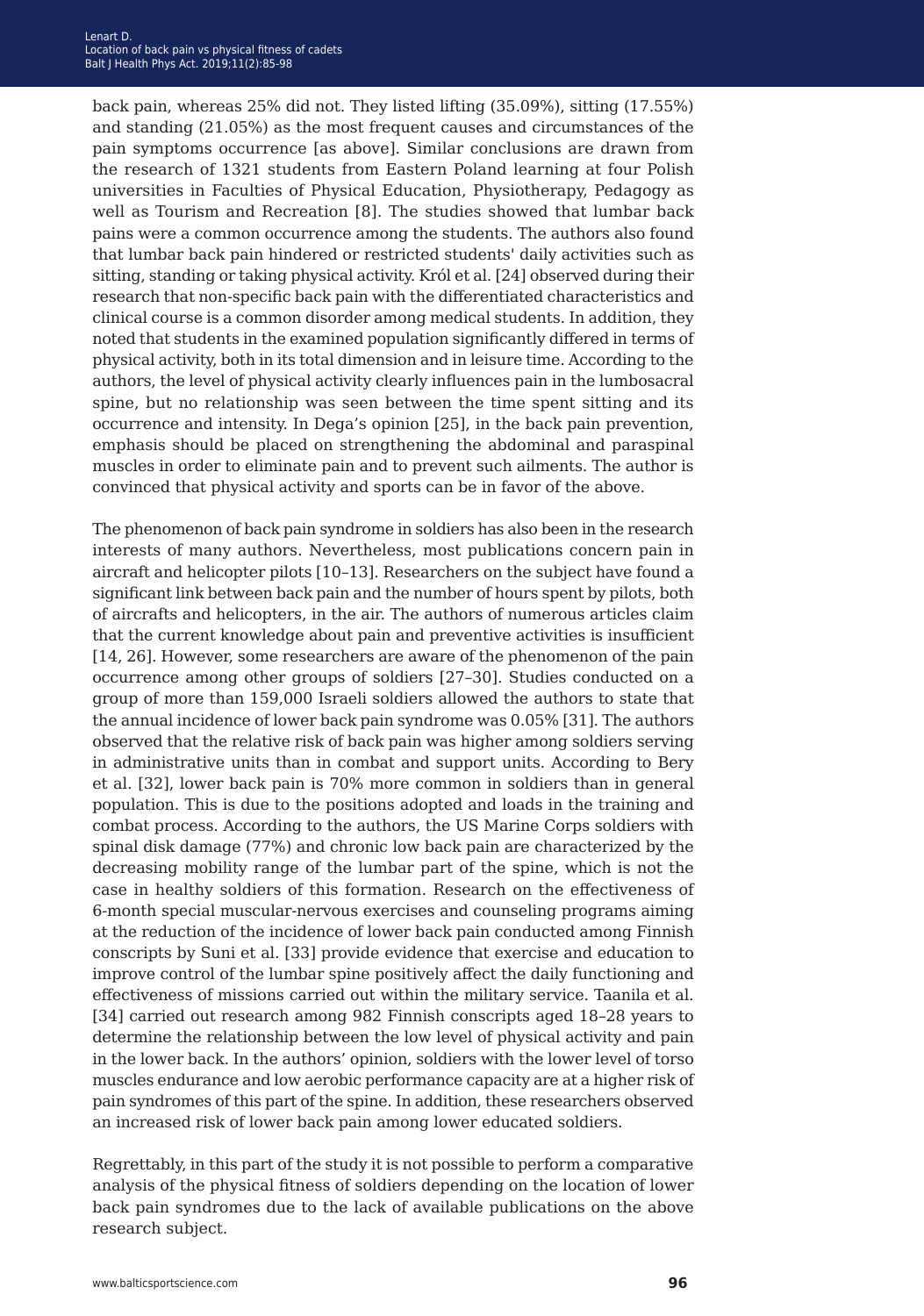### **conclusion**

- 1. The location of back pain did not turn out to be a factor significantly differentiating the somatic structure of the cadets.
- 2. The location of lower back pain syndromes also did not differentiate most of the cadets' functional abilities. This factor significantly differentiated functional abilities only in the case of the cardiorespiratory endurance, the forced expiratory volume in 1 second and the forced vital capacity in test I, and running speed and agility in test II, as well as the forced expiratory volume in 1 second in test III.
- 3. During the three-year research period, favorable changes in the somatic structure and physical fitness of the examined men occurred.

### **references**

- [1] Sous M, Stryła W. Ocena gibkości kręgosłupa chorych z zespołami bólów części lędźwiowej kręgosłupa na tle przepukliny jądra miażdżystego [Evaluation of spinal flexibility in patients with lumbar spine pain syndrome on the background of the nucleus of the sclerotic nucleus]. Post Rehab. 1999;13(3):45-55. Polish.
- [2] Kiwerski JE. Problem bólów krzyża u młodzieży [Problem of sacral pains in adolescents]. Post.Rehab. 2001;15(2):11-15. Polish.
- [3] Kołodziej K, Kwolek A, Rusek W, Przysada G, Szpunar P. Korelacja wskaźnika symetryczności obciążenia kończyn dolnych i nasilenia bólu u pacjentów z zespołem bólowym kręgosłupa lędźwiowo-krzyżowego rehabilitowanych szpitalnie [Correlation of symmetry of lower extremity load and pain intensity in patients with lumbar spine pain syndrome in hospital rehabilitation]. Przegląd Medyczny Uniwersytetu Rzeszowskiego. 2005;3:234-236. Polish.
- [4] Dziak A. Komentarz prof. dr. hab. med. Artura Dziaka do "Zaleceń stosowania fizjoterapii u pacjentów z bólami krzyża" wydanych przez Holenderskie Królewskie Towarzystwo Fizjoterapii [Commentary by prof. dr. hab. Artur Dziak for "Physiotherapy Recommendations for patients with cross-pains" issued by the Royal Netherlands Society of Physiotherapy]. Rehab Med. 2004;8:28-30. Polish.
- [5] Holenderskie Królewskie Towarzystwo Fizjoterapii [the Royal Netherlands Society of Physiotherapy]. Zalecenia stosowania fizjoterapii u pacjentów z bólami krzyża [Recommendations for physiotherapy in patients with sacral pains]. Rehab Med. 2004;8:6-26. Polish.
- [6] Salamin JJ. The adolescent bag. A field survey of 370 Finnish school-children. Acta Paediatr Scand. 1984;315:1-122.<https://doi.org/10.1111/j.1651-2227.1984.tb10003.x>
- [7] European Commission COSTB13. Management Committee European guidelines for the management of low back pain. Acta Ortop Scand. 2000;305(73):20-25.<https://doi.org/10.1080/000164702760379503>
- [8] Kędra A, Kolwicz-Gańko A, Sitarski D, Ewertowska P, Czaprowski D. Bóle odcinka lędźwiowego kręgosłupa a funkcjonowanie studentów w życiu codziennym [Lumbar spine pains and the functioning of students in everyday life]. Ortop Traumatol Rehab. 2016;1(6):31-39. Polish. [https://](https://doi.org/10.5604/15093492.1198840) [doi.org/10.5604/15093492.1198840](https://doi.org/10.5604/15093492.1198840)
- [9] Sieradzki M, Krajewska-Kułak E, Van Damme-Ostapowicz K. Ocena występowania zespołów bólowych dolnego odcinka kręgosłupa w populacji studentów kierunku fizjoterapia [Assessment of occurrence of low back pain in the population of physiotherapy students]. Probl Hig Epidemiol. 2013;94(3):451- 458. Polish.
- [10] Cunningham K, Ocherty S, Tyler AW. Prevalence of low back pain (LBP) in rotary wing aviation pilots. Aviat Space Environ Med 2010;81:774-778. <https://doi.org/10.3357/ASEM.2736.2010>
- [11] Hansen B, Wagstaff AS. Low back pain in Norwegian helicopter aircrew. Aviat Space Environ Med. 2001;72:161-164.
- [12] Mazurek K, Kozicki T. Wybrane problemy bólu kręgosłupa u pilotów wojskowych [Selected problems of spine pain in military pilots]. Probl Med Lot. 2001;2(5):47-54. Polish.
- [13] Rąpała A. Problemy bólów kręgosłupa u pilotów wojskowych [Problems of back pain in military pilots]. Pol Przegl Med Lot 2005;12(2):145–151. Polish.
- [14] Truszczyńska A, Lewkowicz R, Truszczyński O. Rąpała K, Wojtkowiak M. Back pain in polish military helicopter pilots. Int J Occup Med Environ Health. 2012;25(3):258-264. [https://doi.org/10.2478/](https://doi.org/10.2478/s13382-014-0254-z) [s13382-014-0254-z](https://doi.org/10.2478/s13382-014-0254-z)
- [15] Gunzburg R, Balague R, Nordin M, Szpalski M, Duyck D, Bull D, Mélot C. Low back pain in a population of school children. Eur Spine J. 1999;8:439-443.<https://doi.org/10.1007/s005860050202>
- [16] Krawczyński M. Polskie dzieci i młodzież na tle świata [Polish children and young people on the background of the world]. Ped Pol. 2006;81:787-793. Polish.
- [17] Cottalorda J, Bourelle S, Gautheron V. Effects of backpack carrying in children. Orthopedics. 2004;11:1172-1177.
- [18] Kędra A, Czaprowski D. Częstość występowania bólów kręgosłupa u uczniów powiatu bialskiego w wieku 13–16 lat [Frequency of spinal pain in pupils of the Bialy district aged 13–16]. Kwart Ortoped. 2012;3:351-360. Polish.
- [19] Skaggs DL, Early SD, D'Ambra P, Tolo VT, Kay RM. Back pain and backpacks in school children. J Pediatr Orthop. 2006;26:358–363.<https://doi.org/10.1097/01.bpo.0000217723.14631.6e>